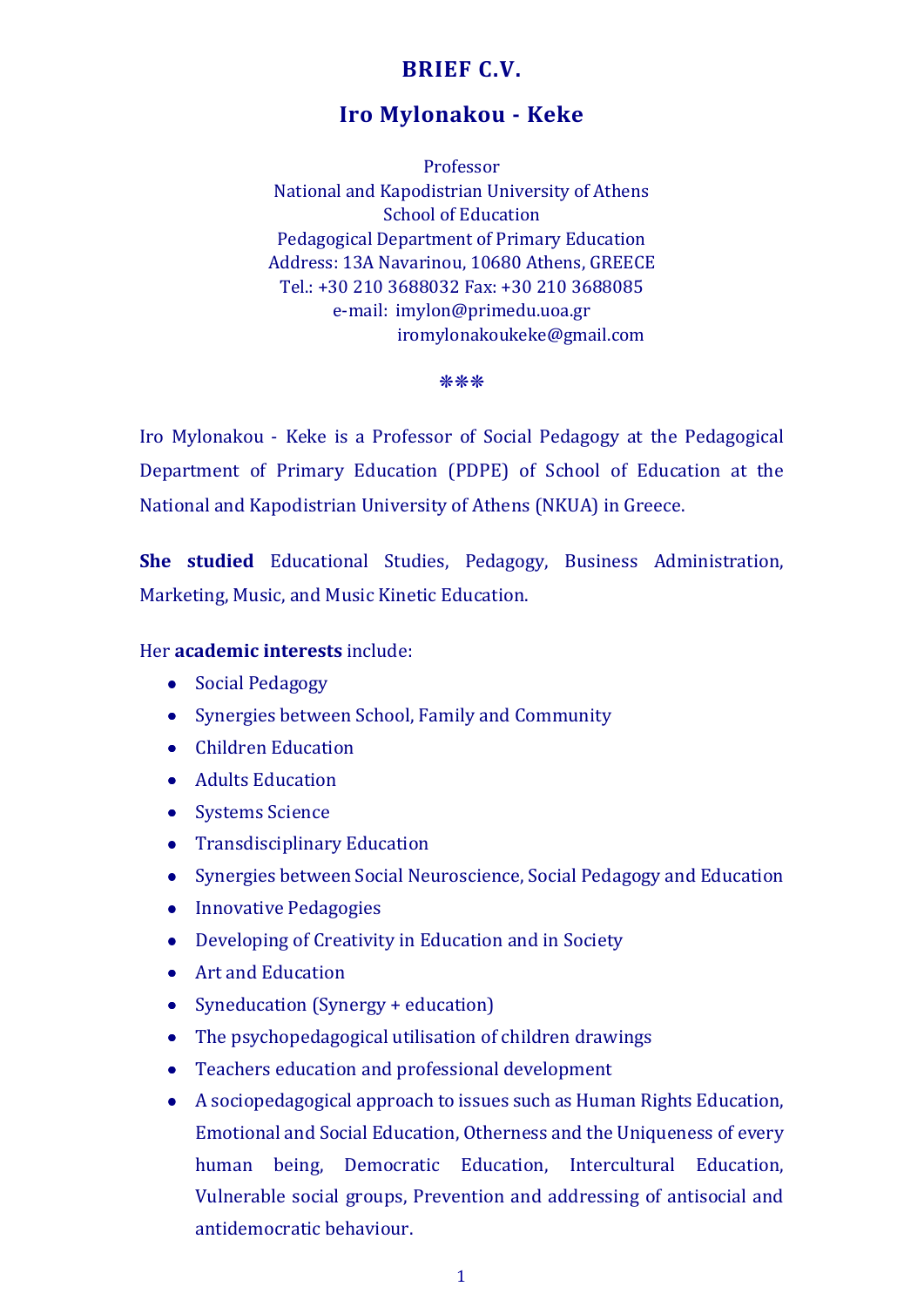She has overseen and conducted numerous **research programmes**, many of which focus on dealing with various sociopedagogical issues that highlight the establishment, consolidation and application of the "social pedagogical ethos" to individuals and groups. This "ethos" leads to a systemic transformation of culture (i.e. of the school, the family, the wider school environment, the local community etc.), so that it can eventually be imbued with democratic values and principles and create the respective attitudes and behaviours in individuals and groups.

Her research work led to the creation of the following **three Models**:

- **Α)** *Transdisciplinary Social Pedagogic Model* / "*Syn-epistemic Wholeness*" (focused on dialectic synergies among disciplines, epistemologies, methodologies, research strategies, practices, ways of learning, knowledge and among scientists, researchers and all other stakeholders)
- **B)** Social Pedagogical Intervention Model for Refugee families by Students / *SPIM4ReSt Model* (with a focus on the emotional and social education and support of unaccompanied refugee children and refugee families by the students)
- **C)** *Syneducation Model* [with emphasis on interactive education, mutual mentoring, collaborative learning between children and adults, in collaboration with Ioannis Kekes, with whom they coined the term "Syneducation (Synergy + education)" in 2005]

**She has been teaching modules** pertaining to her academic interests mentioned earlier over many years at both the Undergraduate and Postgraduate levels.

As part of the Social Pedagogy modules she teaches at Undergraduate and Postgraduate level, she has been organising Workshops and Practicums for her students taking place in primary and secondary schools and within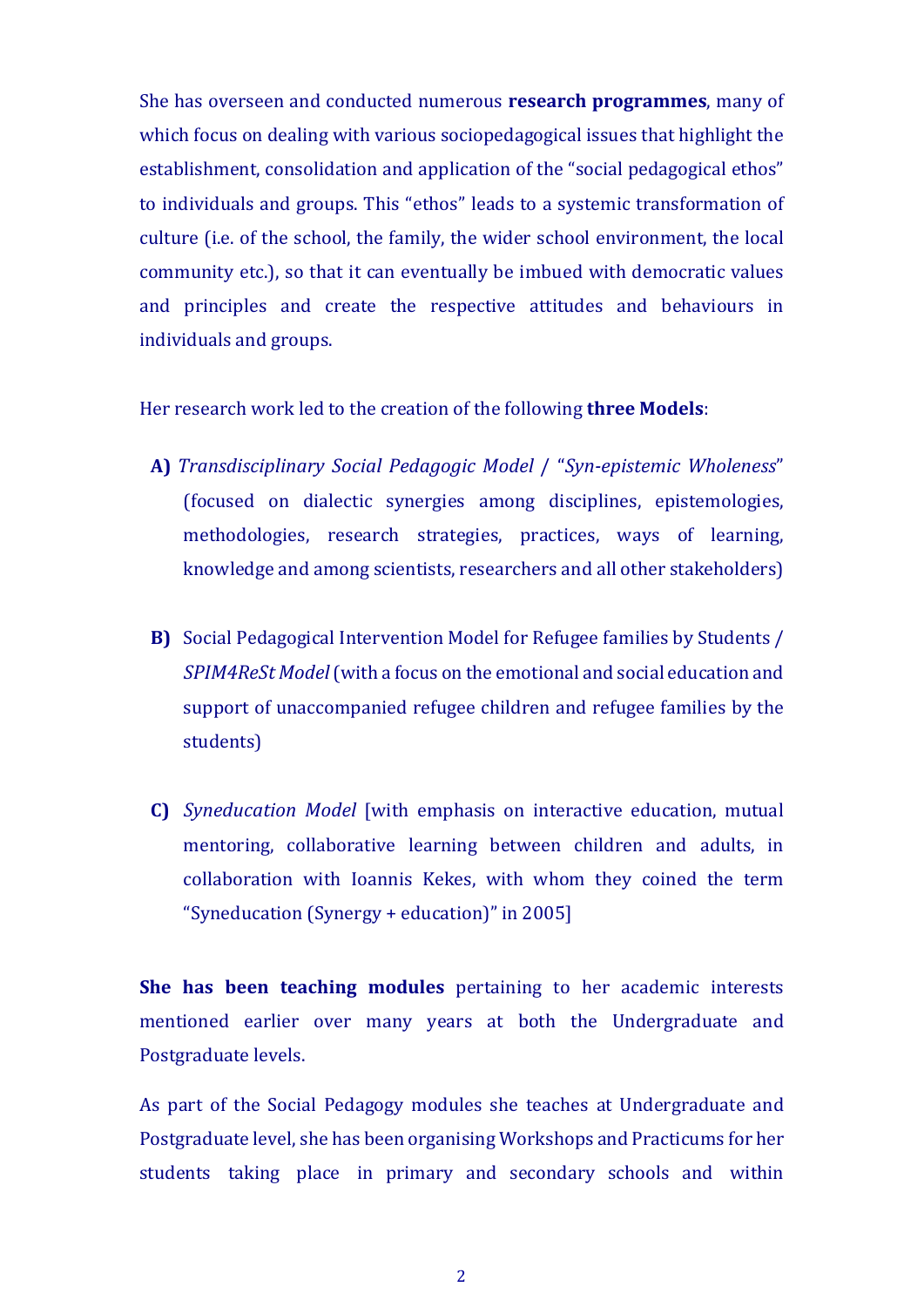sociopedagogical institutions with a focus on methods and techniques which help foster and enhance the concepts of Social Pedagogy.

In 2015, she founded the first **Master's Programme** in Greece with the title: "Social Neuroscience, Social Pedagogy and Education" (joint collaboration between the Pedagogical Department of Primary Education, the School of Medicine and the Department of Biology of the NKUA), which she directs to this day. The Programme explores and puts to use the inter- and transdisciplinary synergies between the aforementioned fields.

She is also Director of the Laboratory of Experimental Pedagogy at the PDPE of the NKUA.

**She has published** a number of books (14) and has contributed several articles (in excess of 120) to various international and national peer-reviewed journals and publications pertaining to her aforementioned academic interests.

Among other editorial activities, she was the Guest Editor of the Special Issue of the International Journal of Social Pedagogy titled ''*Social Pedagogy in times of crisis in Greece''* (London: UCL Press /Institute of Education).

#### **\*\*\***

### **Selected publications**

#### *Books and Monographs*

- Mylonakou Keke, I. (2019). *School, Family and Community: Collaboration, Empowerment and Development [Συνεργασία, Ενδυνάμωση και Ανάπτυξη]*. Athens: Armos Editions.
- Mylonakou Keke, I. (2013). *Social Pedagogy: Theoretical, Epistemological and Methodological Dimensions* [*Κοινωνική Παιδαγωγική: Θεωρητικές, Επιστημολογικές και Μεθοδολογικές Διαστάσεις*]. Athens: Diadrasis Editions.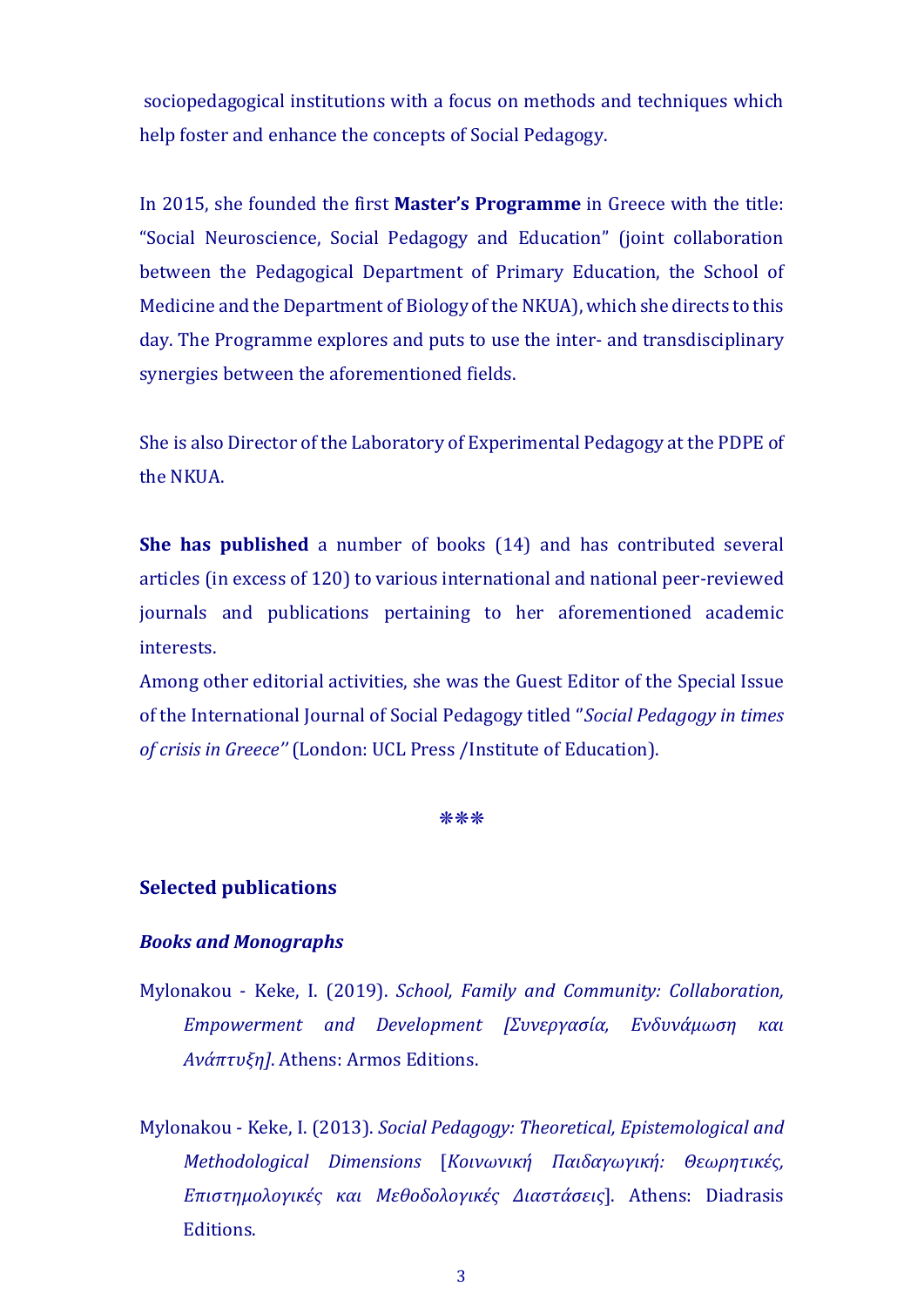- Mylonakou Keke, I. (2009). *Collaboration between School, Family and Community: Theoretical approaches and practical applications [Συνεργασία Σχολείου, Οικογένειας και Κοινότητας: Θεωρητικές Προσεγγίσεις και Πρακτικές Εφαρμογές]*. Athens: Papazisis Editions.
- Mylonakou Keke, I. (2005). *When Children Talk about Themselves, their Family and their World through their Drawings* [*Όταν τα παιδιά μιλούν με το σχέδιο για τον εαυτό τους, την οικογένεια και τον κόσμο τους*]. Athens: Papazisis Editions.
- Mylonakou Keke, I. (2003). *Issues of Social Pedagogy* [*Ζητήματα Κοινωνικής Παιδαγωγικής*]. Athens: Atrapos Editions.
- Mylonakou Keke, I. (2002). *Individual Learning Styles for Students, Teachers and Parents: Theoretical Approaches and Exploration Methods [Ο Προσωπικός Τρόπος Μάθησης για Μαθητές, Εκπαιδευτικούς και Γονείς: Θεωρητικές Προσεγγίσεις και Τρόποι Διερεύνησης].* Athens.
- Mylonakou Keke, I. & Manousou E. (2001). *Looking at the World of today:. Creative -Interdisciplinary Activities for the "Flexible Zone" of Primary Schools* [*Βλέπω το σημερινό κόσμο. Δημιουργικές-Διαθεματικές Δραστηριότητες για την Ευέλικτη Ζώνη του Δημοτικού Σχολείου*]. Athens: Ministry of Education & Pedagogical Institute.

## *Chapters and Articles*

Mylonakou – Keke, I. & Koukounaras - Liagis, M. (2020). The Interdisciplinary Synergy between Religious Education (Education & Research) and Social Pedagogy towards the Development of a Theoretical and Research Field [Η Διεπιστημονική Συνέργεια της Θρησκευτικής Εκπαίδευσης (εκπαίδευση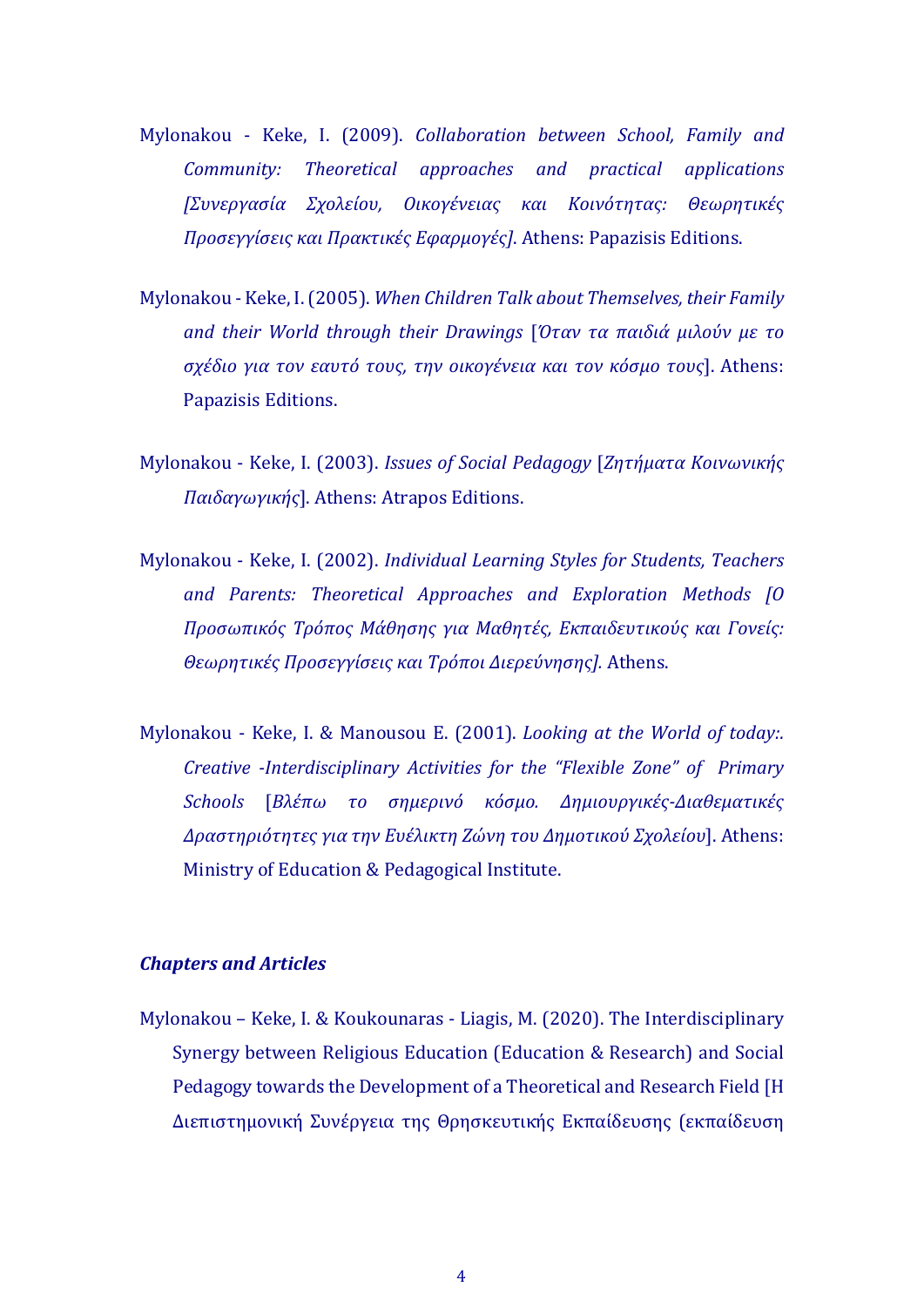και έρευνα) και της Κοινωνικής Παιδαγωγικής για την ανάπτυξη ενός πεδίου έρευνας και θεωρίας]. *Nea Paedia, 175*, 23-41.

- Mylonakou Keke, I. (2018). A Social Pedagogical Intervention Model (Spim4Rest): A Human Rights Education Model for Refugee Children and Families. In: Giotsa, A. Ζ. (Ed.) *Human Rights in α Changing World: Research and Applied Approaches.* Chapter 10: 121-138. New York: Nova Science Publishers.
- Mylonakou Keke, I. (2017). Relationships between School, Family and Community with a social pedagogic focus: Commencing the research with teachers [Σχέσεις Σχολείου, Οικογένειας και Κοινότητας με κοινωνικοπαιδαγωγικό προσανατολισμό. Εκκινώντας την έρευνα από τους εκπαιδευτικούς]. *Education Sciences (2)*, 84-113.
- Botou, Α., Mylonakou Keke, I., Kalouri, Ο. & Tsergas, Ν. (2017). Primary School Teachers' Resilience during the Economic Crisis in Greece. *Psychology, 8*, 131-159.
- Mylonakou Keke, I., Alevizos, St. & Salichos, P. (2016). Children Protection and Residential Care in Greece and the case of "The Smile of the Child" In: Fulcher, L. & Islam, T. (Eds.) *Residential Child and Youth Care in a Developing World: Global Perspectives, 215*-232. Cape Town: The CYC-Net Press.
- Kyriacou, C., Mylonakou Keke, I. & Stephens, P. (2016). Social Pedagogy and bullying in schools: the views of University Students in England, Greece and Norway. *British Educational Research Journal*, *42*(4), 631–645.
- Mylonakou Keke, I., Giotsa, A. & Zergiotis, A. (2016). The Need to Enhance Parents' Role in School, Family and Community Collaboration: Opportunities, Strategies and Programmes. *International Journal of Education and Culture, 5*, (3-4), 55-65.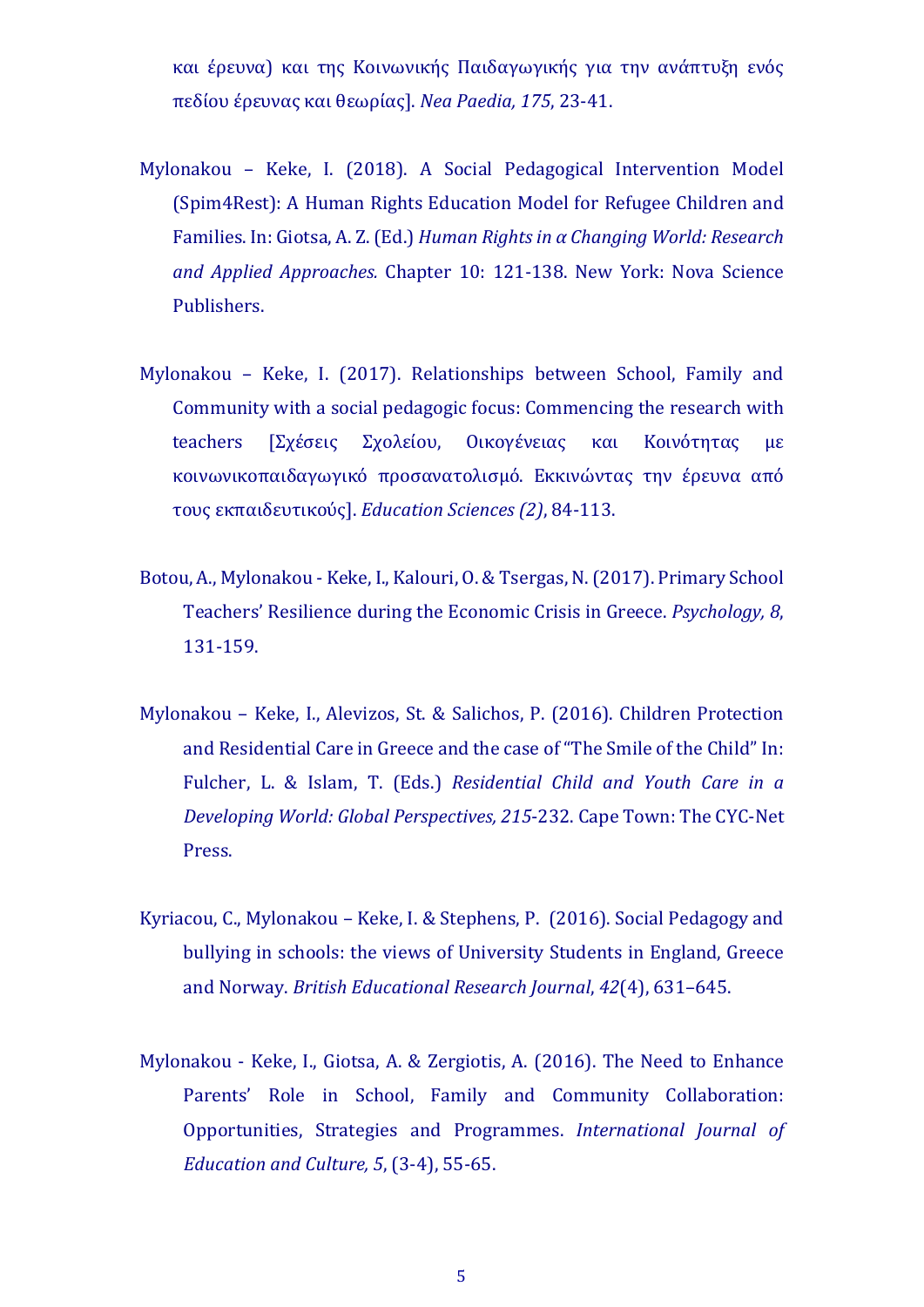- Mylonakou Keke, Ι. (2016). The Epistemological Character of Social Pedagogy [Ο Επιστημολογικός Χαρακτήρας της Κοινωνικής Παιδαγωγικής]. In: Baros, V. et al. (ed.): *Childhood and Immigration: Challenges facing Pedagogy of Heterogeneity* [*Παιδική Ηλικία και Μετανάστευση: Προκλήσεις για την Παιδαγωγική της Ετερογένειας*]. 215 - 250. Athens: Diadrasis Editions.
- Mylonakou Keke, I. (2015). 1844 2014: 170 years of Social Pedagogy. Can economic crisis highlight the potential of Social Pedagogy? *International Journal of Social Pedagogy. Special Issue on "Social Pedagogy in times of crisis in Greece"*, *4*(1), 2-23.
- Mylonakou Keke, I. (2015). The emergence of "Syn-epistemic Wholeness" from Dialectic Synergy of disciplines: A Transdisciplinary Social Pedagogic Model. *Creative Education, 6*(17), 1890-1907.
- Mylonakou Keke, I. (2015). Social Pedagogy and School Community. Preventing bullying in schools and dealing with diversity: Two sides of the same coin. *International Journal of Social Pedagogy*, *4*(1), 65-84.
- Mylonakou Keke, I. (2014). Transdisciplinary Approaches to Education in the Time of Crisis. The case of addressing bullying and violence in schools. *China-US Education*, *1*(6): 153 – 169.
- Mylonakou Keke, I. (2014). Social Pedagogical Approaches to Bullying in the Greek School Environment. Proceedings of the 1st *Scientific International Conference of European Anti-bullying Network (EAN)* "*Bullying and Cyberbullying across Europe*", 668-690. Athens, under the auspices of the Greek Presidency of the Council of European Union. Athens: The Smile of the Child.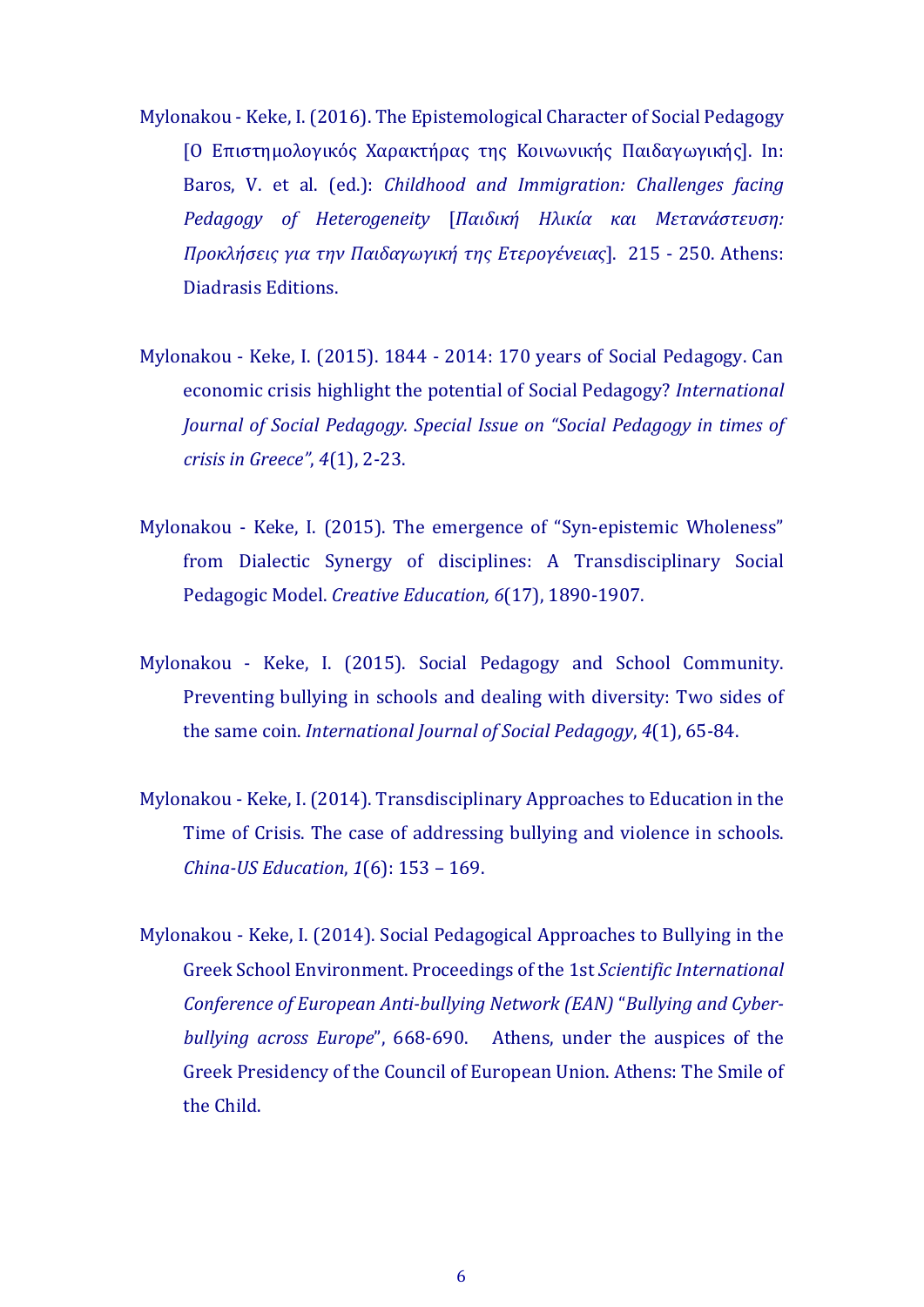- Mylonakou Keke, I. (2012). Social and emotional education through sociopedagogical practices. *Procedia – Social and Behavioural Sciences*, *69*: 169-176, Elsevier.
- Mylonakou I. & Kekes, I. (2011). Syneducation: A new emerging interdisciplinary field or the Lysimachos challenge for syneducational learning [Συνεκπαίδευση (Syneducation): ένα νέο αναδυόμενο διεπιστημονικό πεδίο ή η πρόκληση του Λυσίμαχου για συνεκπαιδευτική μάθηση]. In: G. Spanos, L. Dellasoulas & E. Frydaki (Eds.), *Grace needs anti – grace*, 367 – 413 [*Η χάρη θέλει αντίχαρη*]. Athens: National and Kapodistrian University of Athens.
- Mylonakou-Keke, I. (2009). Sociopedagogical Dimensions of Diversity through Teaching Approaches. Proceedings of *7th International Conference of the European Research Network About Parents in Education (ERNAPE): Diversity in Education*. Luleå University of Technology, Umeå University, Malmö University.
- Mylonakou Keke, I. (2009). The operation of Syneducational Research Communities. Proceedings of *International Conference of Education, Research and Innovation (ICERI)*, 1898-1909. Madrid: International Association of Technology, Education and Development (IATED) Publishes.
- Mylonakou, I. & Kekes, I. (2007). School, Family and the Community in cooperation: The model of Syneducation. *International Journal about Parents in Education, 1*, 73 - 82.
- Kekes, I. & Mylonakou, I. (2006). Syneducational Transactions among Students, Parents, Educators and Policy Makers: The Transdisciplinary Program SYNTHESIS. *Interactive Learning Environments, 14* (1), 35–54.